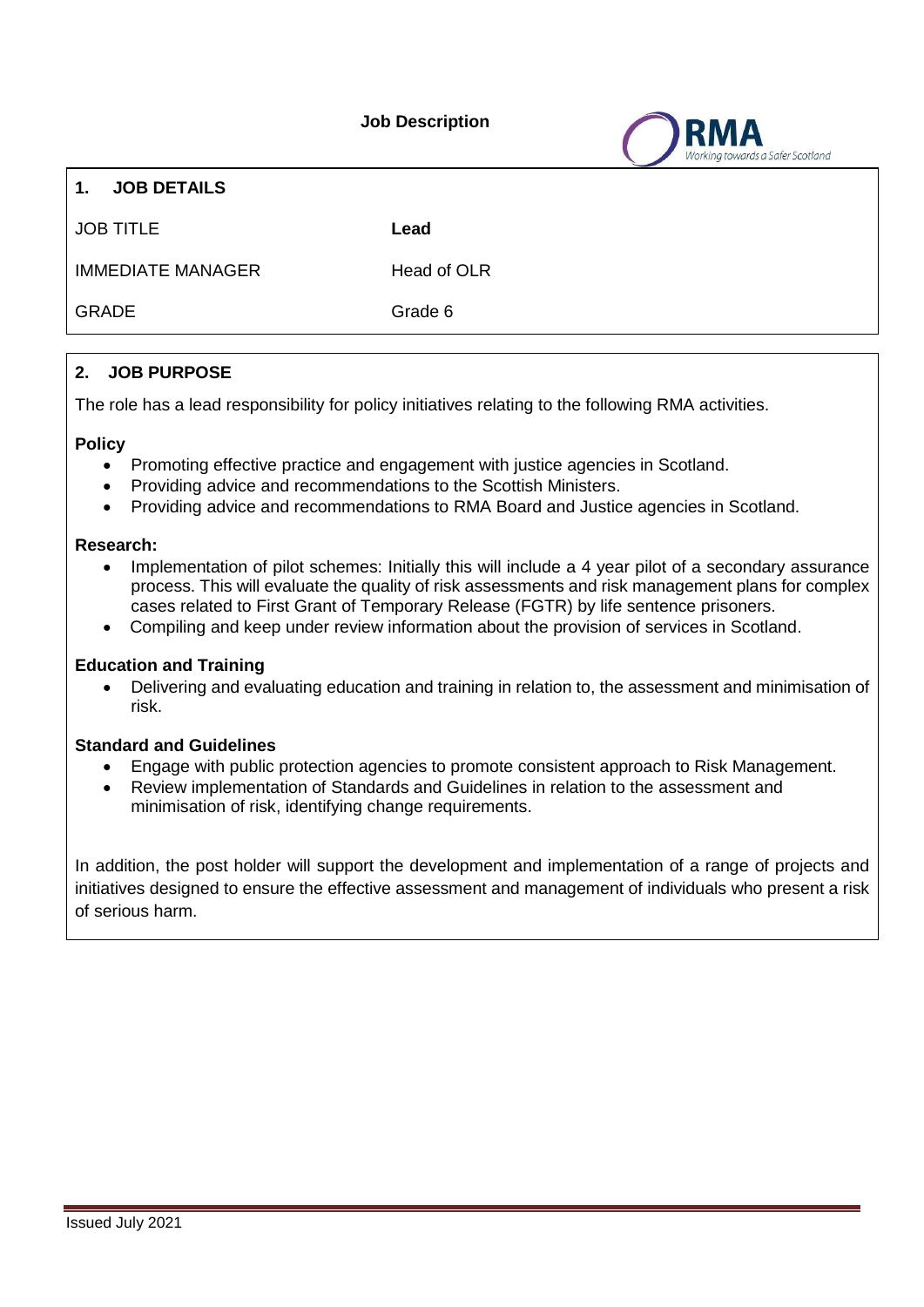

# **4. DIMENSIONS**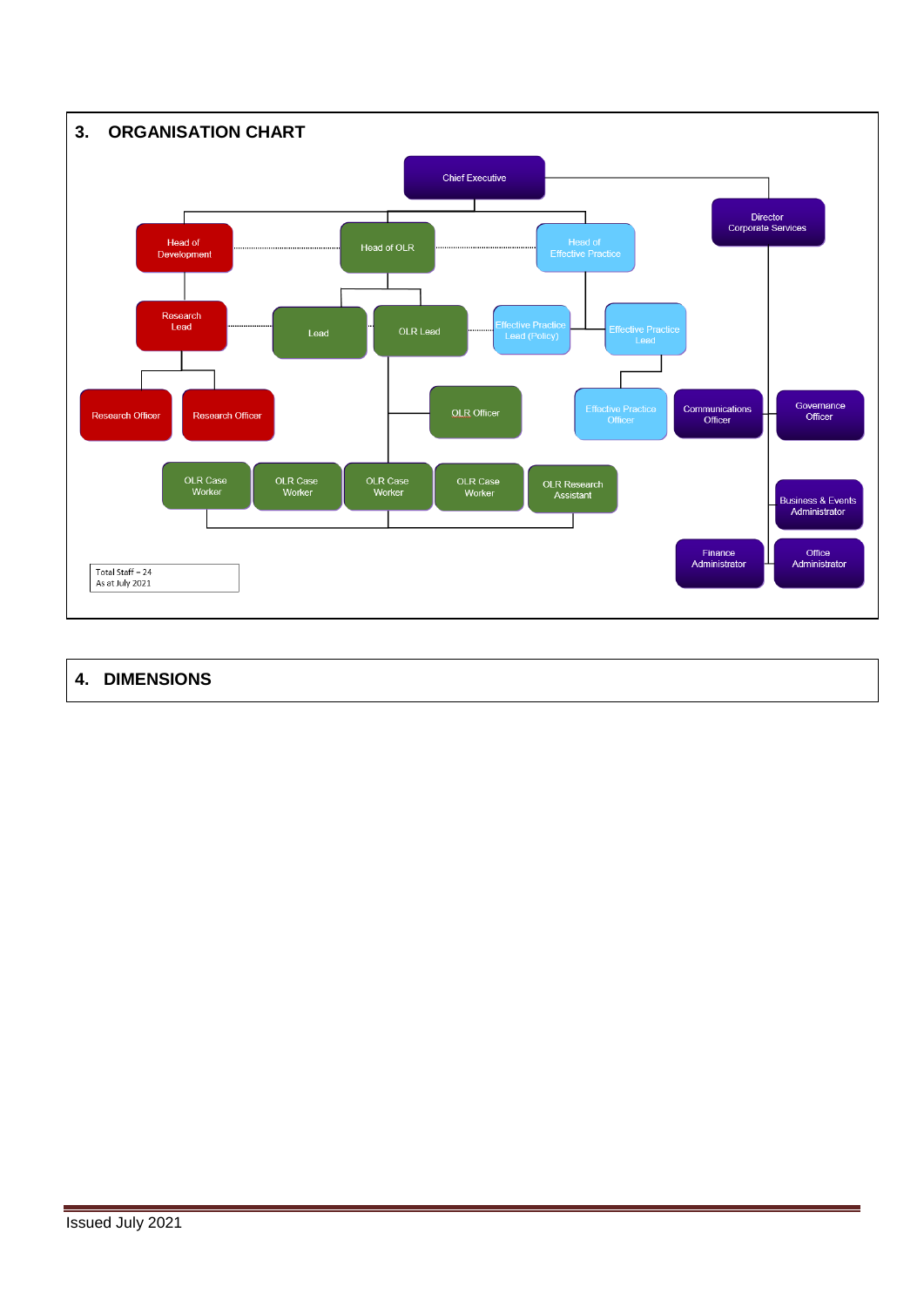Important dimensions include:

Oversight and management of development projects in relation to the following RMA strategic aims:

- Advance evidence-based, effective and ethical risk practice.
- Delivery of evidence-based, effective and ethical risk practice.
- Working with partner agencies to evaluate the quality and impact of risk practice.

Oversight and management of projects in relation to the RMA functions of Standards and Guidelines, Education and Training, Accreditation, Promoting Effective Practice, Risk Management Plans, Research and Policy.

Provide assurance and appropriate escalation to the Head of OLR and Senior Management Team in relation to these functions, including Risk Management, business planning, project and financial management, human resources and health and safety.

Prepare and present papers to Board meetings, RMA Committees and stakeholders within Scottish Government, Scottish Prison Service, Social Work Scotland and the Forensic Network.

Identify, establish, develop and maintain a range of stakeholder relationships with Scotland's Criminal Justice Sector, including Policy, Practitioners, Academics and media.

Deputise for Research Lead and support RMA functions including:

• Carrying out RMA research programme.

Deputise for Effective Practice Leads and support RMA functions including:

- Implementation of pilot programmes.
- Developing RMA policy and consultation responses.

Deputise for OLR Lead and support RMA functions in relation to approximately 190 OLRs including:

- Quality assurance and appropriate escalation of Annual Implementation Reports.
- Quality assurance of the approval / rejection of initial RMP's and amended RMP's, 15 and 30 approximately
- Develop, maintain and administer accreditation of approximately 15 Assessors.

Line management of staff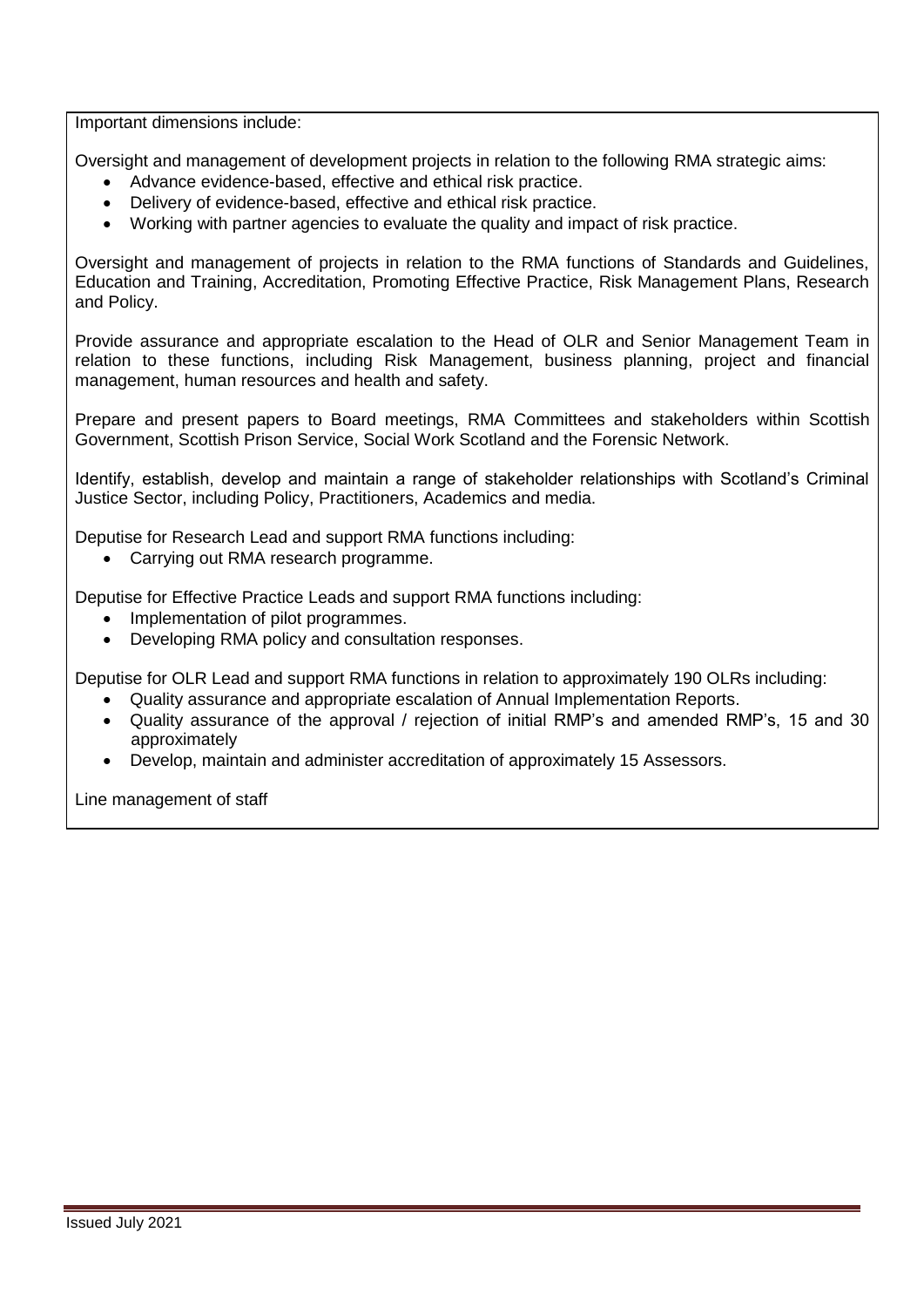# **5. MAIN ACCOUNTABILITIES**

# **Strategy**

- Contribute to the identification of strategic objectives in relation to the legislative functions of Policy, Promoting Effective Practice, Research, Standards and Guidelines, Education and Training, Accreditation and Risk Management Plans.
- Lead on initiatives identified from strategic objectives, overseeing and managing the delivery of such projects.
- Work within the Management Team and deputise for the Research Lead, Effective Practice Lead, OLR Lead and Head of OLR as required.

## **Policy**

- Lead on identifying and developing RMA policy based on research and effective practice evidence.
- Providing advice and recommendations to the Scottish Ministers on the development of policy.
- Providing advice and recommendations to RMA Board and Justice agencies in Scotland.

## **Research**

- Design pilot schemes in relation to effective risk assessment and management that are based on findings from the RMA Research Programme.
- Lead responsibility for the development, implementation and evaluation of the pilot FGTR Secondary Assurance project. Develop an evaluation framework and lead the collection, monitoring, review and reporting of data relating to the FGTR Secondary Assurance pilot. Identify areas for on-going improvement, learning and development in relation to Risk Management Plans, and provide recommendations in respect of the future of the project.
- Contribute to keeping under review information about the provision of services in Scotland.
- Maintaining current knowledge on risk assessment and management, and staying up-to-date in terms of developments across criminal justice policy, practice and partners.

## **Education and Training**

- Lead on the development and evaluation of education and training initiatives in relation to the assessment and minimisation of risk.
- Design and evaluate initiatives aimed at addressing identified areas of need within justice.
- Design and review quality assurance and evaluation methods.
- Provide training and support to RMA Lead roles in the FGTR secondary assurance process to enable cover as and when required.
- In collaboration with the Scottish Prison Service Learning and Development Team, design, provide and support the delivery of training products relevant to FGTR secondary assurance. This could include focus groups, group workshops and individual tutorials that will support with staff CPD relevant to this function.

## **Standards and Guidelines**

- Lead on the development, review and communication of a range of standards, guidelines and guidance relating to risk assessment and management practice.
- Engage with public protection agencies to advance policy development and implementation regarding a consistent approach to risk management.
- Review implementation of Standards and Guidelines in relation to the assessment and minimisation of risk, identifying change requirements.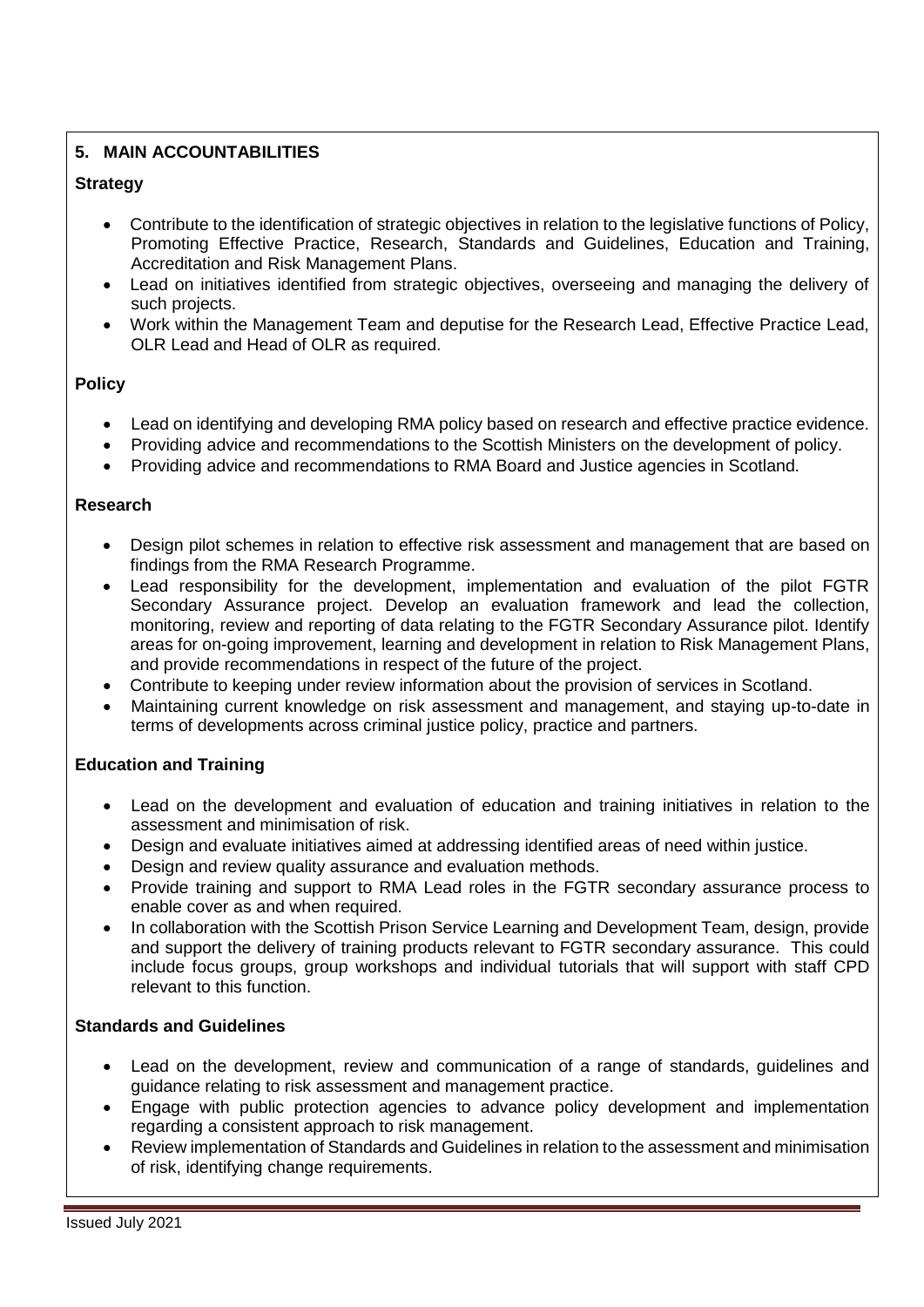#### **Promoting Effective Practice**

- Promote effective policy development and implementation, and engagement with justice agencies in Scotland.
- Support with the development, delivery and continuous improvement of national practices in respect of the FGTR secondary assurance process. Promoting effective risk assessment and management, ensuring compliance with legislation and policy, and drawing from relevant research.
- Represent the RMA on and contribute to a range of national working groups, etc. providing advice, guidance and support as required, in order to influence current thinking and promote effective practice.

## **Risk Management Plans**

 Contribute to the continuous development of the RMA's approach to formulation and risk management planning.

#### **Accreditation**

 Contribute to the review of the RMA accreditation function, to consider the scope of future schemes of accreditation.

## **Operational**

- Manage, supervise and support staff.
- Ensure effective information management processes are followed to support effective communication, security and accuracy of data.
- Be responsible for managing projects effectively, timeously and in adherence to recognised project management standards and processes.
- Provide Secondary Assurance of FGTR applications that meet the criteria for 'complex cases.' Assess and evaluate Risk Management Plans against the Standards and Guidelines and draft relevant guidance to be provided to the SPS for review by the Head of OLR.
- Develop, maintain and review operational procedures for the internal process in respect of the FGTR function.
- In collaboration with SPS, develop, maintain and review the operational protocol that supports the progression of an FGTR application to the RMA for secondary assurance.
- Encourage, promote and facilitate an organisational culture characterised by reflective practice, and continuous professional development.
- Monitor and maintain any databases or information sources.
- Draft and present papers to Senior Management Team, Board / Committees and external groups.
- Identify and escalate, as appropriate to the Head of OLR, emerging issues/risks to the delivery of development initiatives.
- Deputise for the Head of OLR when required.

#### **Engagement**

- Identify, build and maintain effective engagement, productive relationships and communication with key stakeholders through a variety of media, including presentation at, and delivery of conferences and seminars, social media and media.
- Undertake other reasonable duties as required by the needs of the RMA.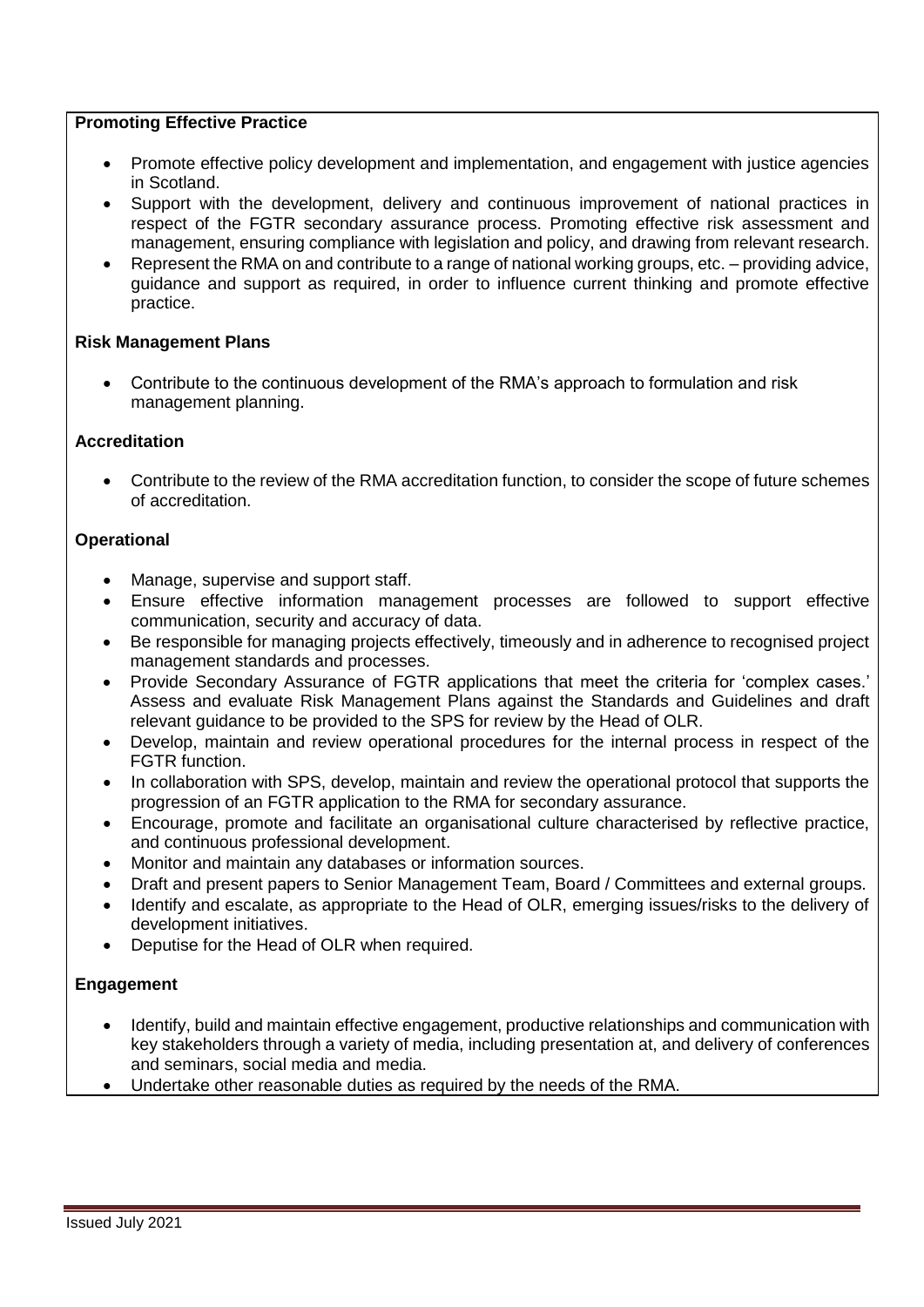# **6. LEVEL OF AUTONOMY AND DECISION-MAKING**

The post holder is required to manage all delegated issues for this programme of work, and to develop and progress longer term solutions to issues that arise. The post-holder is responsible for ensuring that the senior management team is adequately informed of developments on relevant issues.

The post-holder has the authority to deputise for other Lead positions within the RMA. This includes deputising for the OLR Lead role within the evaluation process for risk management plans and annual implementation reports. The post-holder also has the authority to deputise for the Development Lead in relation to the oversight and management of the RMA research programme. The post-holder may deputise for the Effective Practice Leads in terms of forming RMA responses to consultations and leading on policy development and implementation.

The post holder will report to the Head of OLR within the RMA.

# **7. COMMUNICATIONS**

The internal contacts of the post include all members of the RMA Board and staff group.

The main external contacts of the post are:

- Scottish Prison Service staff including RMT Chairs, heads of psychology, Deputy Governors and headquarters staff.
- Justice Social Work Staff, including practitioners, line managers, heads of service and business support.
- Social Work Scotland.
- The Judicial Institute.
- The Scottish Government.
- Academics as required to advice / support etc.
- Media.
- Politicians.

Project Boards, Working Groups and Interest groups either autonomously as the RMA representative, or on occasions on behalf of the Head of Development or Chief Executive.

A variety of communication methods are used, with an increasing focus on online media.

## **8. COMPLEXITY**

The main sources of complexity are:

- Sensitive, confidential and complex nature of the case work and advice giving function.
- Ensuring the rigorous scrutiny of high-profile cases involving risk of serious harm to promote proportionate risk practice and safeguard public protection.
- Forming judgements and making recommendations regarding the evaluation of Risk Management Plans for FGTR applications deemed to meet complex case criteria.
- Development of processes and protocols to facilitate the RMAs efficient delivery of the secondary assurance function.
- Development of evaluation framework and implementation.
- Developing training which is empirically supported and responsive to the needs of the intended audience.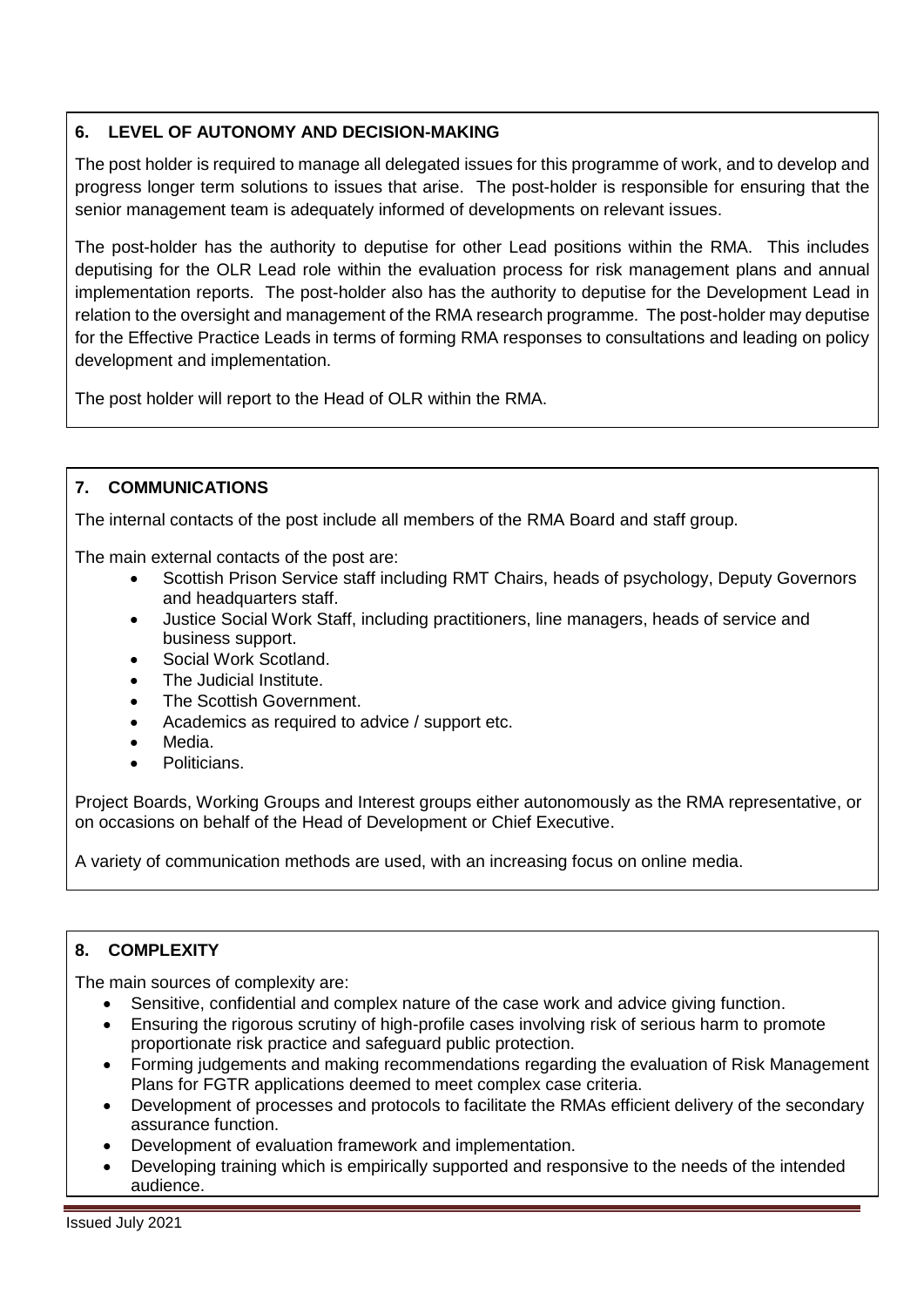- Forming judgements and making recommendations regarding the evaluation and approval of complex Risk Management Plans for individuals on the OLR sentence, Annual Implementation Reports and accreditation applications in compliance with legislation.
- Setting and promoting a consistent standard of responsible practice across a broad range of professional disciplines and contexts.
- Influencing change and promoting quality improvement in national policy, strategy and practice.

# **9. EXPERIENCE, KNOWLEDGE AND SKILLS REQUIRED**

## **Experience**

- Degree and relevant professional/post-graduate qualification
- Experience of line management, and the ability to confidently lead a team to meet operational and strategic objectives.
- Experience of managing case work within the fields of justice, social work or law.
- Experience in the application of risk assessment methods.

#### **Knowledge**

- Knowledge of theory, research and practice in the field of risk assessment and management.
- Knowledge and understanding of relevant legislation and policy areas.
- An understanding of the wider professional context within which the RMA operates.

## **Skills**

- Ability to analyse and evaluate complex information against set criteria to identify improvements and formulate recommendations for action.
- A track record of supporting and influencing effective practice through a range of activities such as policy or process development, training or consultancy.
- Ability to network and communicate with a range of external committees, groups, agencies and individuals; and to influence operational staff as well as senior managers and civil servants.
- Ability to produce written work of a standard suitable for external circulation and/or publication.
- Ability to design and deliver learning and development programmes.
- Ability to lead the implementation of national initiatives.
- Excellent relationship management skills, communication, facilitation and presentation skills including the ability to covey complex and sensitive information.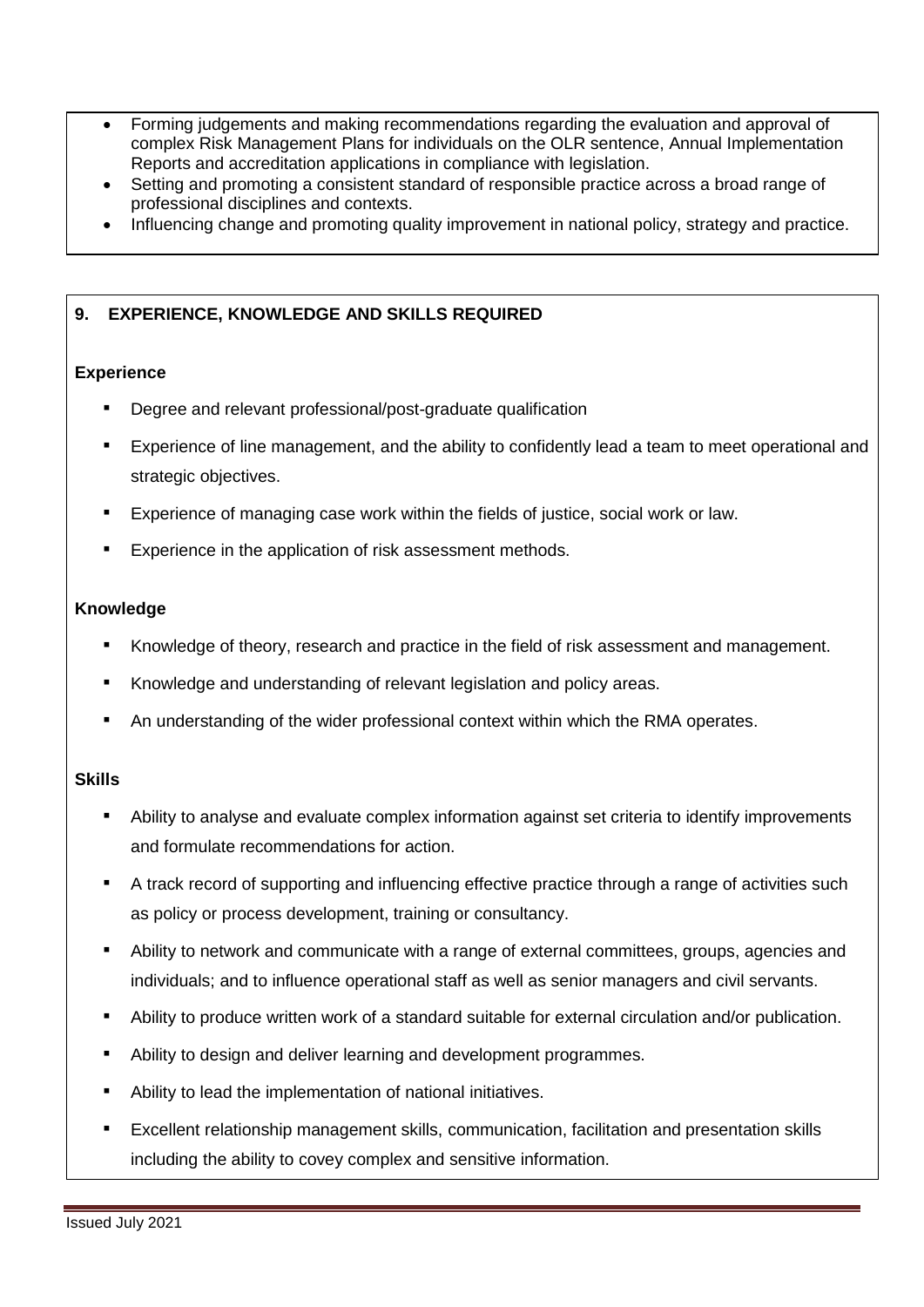■ Ability to work on their own initiative with the ability to work autonomously to lead and manage delegated projects.